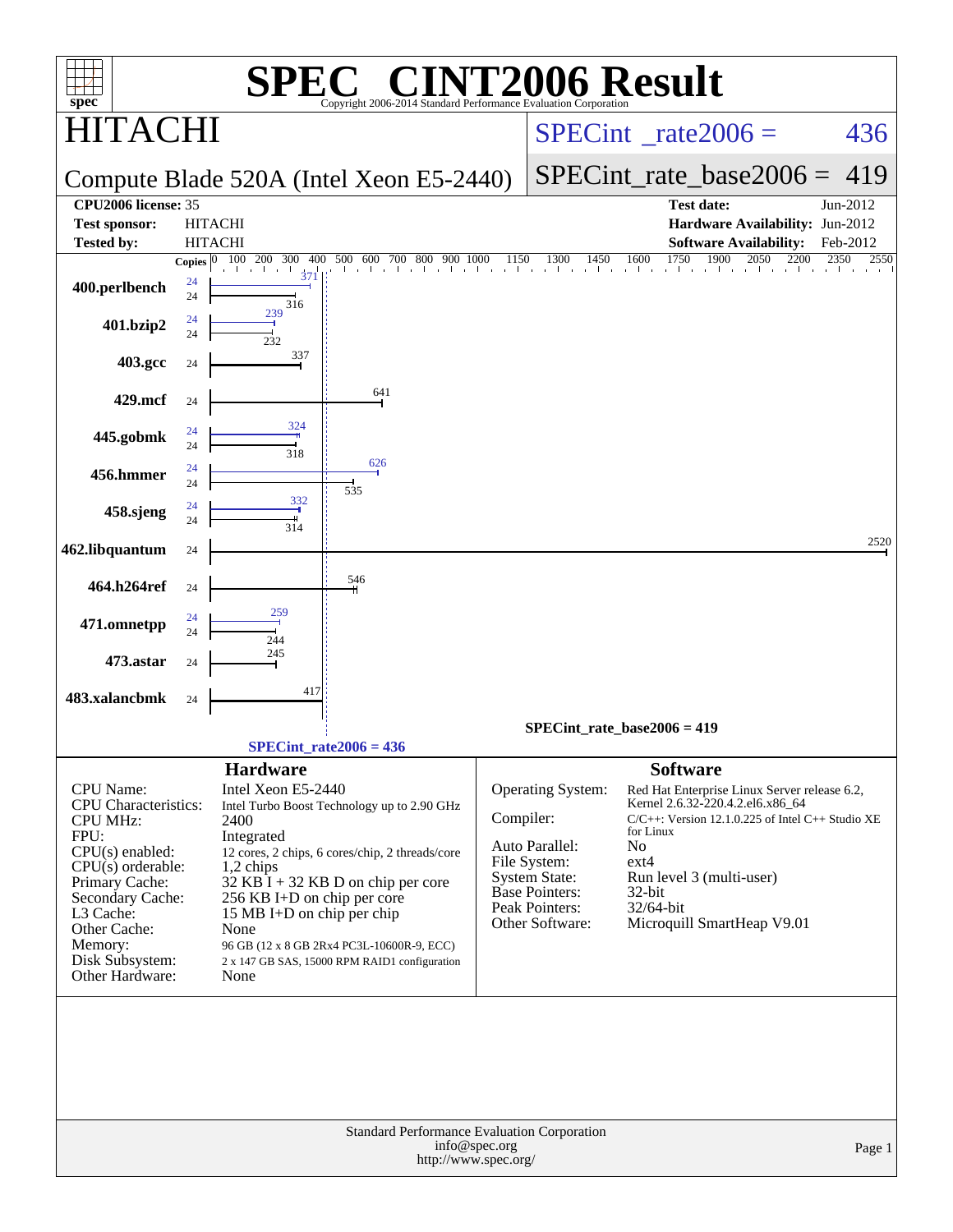

## ITACHI

### SPECint rate $2006 = 436$

Compute Blade 520A (Intel Xeon E5-2440)

[SPECint\\_rate\\_base2006 =](http://www.spec.org/auto/cpu2006/Docs/result-fields.html#SPECintratebase2006) 419

#### **[CPU2006 license:](http://www.spec.org/auto/cpu2006/Docs/result-fields.html#CPU2006license)** 35 **[Test date:](http://www.spec.org/auto/cpu2006/Docs/result-fields.html#Testdate)** Jun-2012

**[Test sponsor:](http://www.spec.org/auto/cpu2006/Docs/result-fields.html#Testsponsor)** HITACHI **[Hardware Availability:](http://www.spec.org/auto/cpu2006/Docs/result-fields.html#HardwareAvailability)** Jun-2012 **[Tested by:](http://www.spec.org/auto/cpu2006/Docs/result-fields.html#Testedby)** HITACHI **[Software Availability:](http://www.spec.org/auto/cpu2006/Docs/result-fields.html#SoftwareAvailability)** Feb-2012

#### **[Results Table](http://www.spec.org/auto/cpu2006/Docs/result-fields.html#ResultsTable)**

|                                                                                                          | <b>Base</b>   |                |       |                |            |                | <b>Peak</b>  |               |                |              |                |                 |                |              |
|----------------------------------------------------------------------------------------------------------|---------------|----------------|-------|----------------|------------|----------------|--------------|---------------|----------------|--------------|----------------|-----------------|----------------|--------------|
| <b>Benchmark</b>                                                                                         | <b>Copies</b> | <b>Seconds</b> | Ratio | <b>Seconds</b> | Ratio      | <b>Seconds</b> | <b>Ratio</b> | <b>Copies</b> | <b>Seconds</b> | <b>Ratio</b> | <b>Seconds</b> | <b>Ratio</b>    | <b>Seconds</b> | <b>Ratio</b> |
| 400.perlbench                                                                                            | 24            | 742            | 316   | 742            | <b>316</b> | 741            | 316          | 24            | 632            | 371          | 632            | 37 <sup>2</sup> | 627            | 374          |
| 401.bzip2                                                                                                | 24            | 998            | 232   | 999            | 232        | 999            | 232          | 24            | 969            | 239          | 970            | 239             | 980            | 236          |
| $403.\mathrm{gcc}$                                                                                       | 24            | 572            | 338   | 573            | 337        | 577            | 335          | 24            | 572            | 338          | 573            | 337             | 577            | 335          |
| $429$ .mcf                                                                                               | 24            | 342            | 641   | 343            | 638        | 340            | 643          | 24            | 342            | 641          | 343            | 638             | 340            | 643          |
| $445$ .gobmk                                                                                             | 24            | 794            | 317   | 788            | 319        | 793            | 318          | 24            | 758            | 332          | 778            | 324             | 776            | 324          |
| 456.hmmer                                                                                                | 24            | 418            | 535   | 421            | 532        | 418            | 536          | 24            | 358            | 626          | 358            | 626             | 358            | 625          |
| $458$ .sjeng                                                                                             | 24            | 903            | 322   | 926            | 314        | 926            | 314          | 24            | 863            | 337          | 876            | 332             | 884            | 328          |
| 462.libquantum                                                                                           | 24            | 197            | 2520  | 197            | 2530       | 197            | 2520         | 24            | <u>197</u>     | 2520         | 197            | 2530            | 197            | 2520         |
| 464.h264ref                                                                                              | 24            | 993            | 535   | 972            | 546        | 969            | 548          | 24            | 993            | 535          | 972            | 546             | 969            | 548          |
| 471.omnetpp                                                                                              | 24            | 614            | 244   | 614            | 244        | 615            | 244          | 24            | 580            | 259          | 579            | 259             | 581            | 258          |
| $473.$ astar                                                                                             | 24            | 688            | 245   | 687            | 245        | 688            | 245          | 24            | 688            | 245          | 687            | 245             | 688            | 245          |
| 483.xalancbmk                                                                                            | 24            | 396            | 418   | 397            | 417        | 397            | 417          | 24            | 396            | 418          | 397            | 417             | 397            | 417          |
| Results appear in the order in which they were run. Bold underlined text indicates a median measurement. |               |                |       |                |            |                |              |               |                |              |                |                 |                |              |

#### **[Submit Notes](http://www.spec.org/auto/cpu2006/Docs/result-fields.html#SubmitNotes)**

 The numactl mechanism was used to bind copies to processors. The config file option 'submit' was used to generate numactl commands to bind each copy to a specific processor. For details, please see the config file.

### **[Operating System Notes](http://www.spec.org/auto/cpu2006/Docs/result-fields.html#OperatingSystemNotes)**

Stack size set to unlimited using "ulimit -s unlimited"

#### **[Platform Notes](http://www.spec.org/auto/cpu2006/Docs/result-fields.html#PlatformNotes)**

Standard Performance Evaluation Corporation Sysinfo program /home/cpu2006/config/sysinfo.rev6800 \$Rev: 6800 \$ \$Date:: 2011-10-11 #\$ 6f2ebdff5032aaa42e583f96b07f99d3 running on localhost.localdomain Thu Jun 14 18:13:13 2012 This section contains SUT (System Under Test) info as seen by some common utilities. To remove or add to this section, see: <http://www.spec.org/cpu2006/Docs/config.html#sysinfo> From /proc/cpuinfo model name : Intel(R) Xeon(R) CPU E5-2440 0 @ 2.40GHz 2 "physical id"s (chips) 24 "processors" cores, siblings (Caution: counting these is hw and system dependent. The following excerpts from /proc/cpuinfo might not be reliable. Use with caution.) cpu cores : 6 siblings : 12 Continued on next page

[info@spec.org](mailto:info@spec.org) <http://www.spec.org/>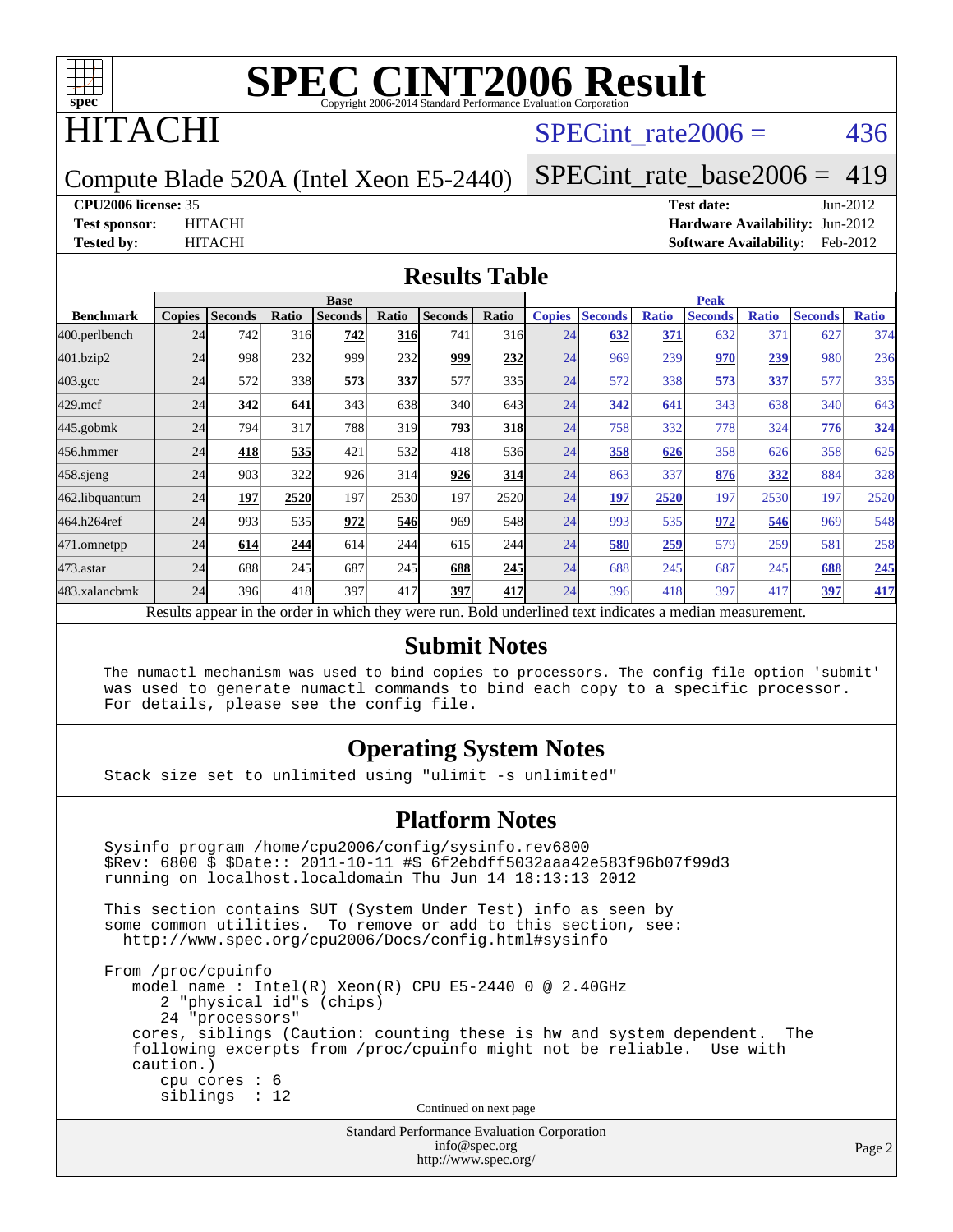

# ITACHI

SPECint rate $2006 = 436$ 

Compute Blade 520A (Intel Xeon E5-2440)

[SPECint\\_rate\\_base2006 =](http://www.spec.org/auto/cpu2006/Docs/result-fields.html#SPECintratebase2006) 419

**[CPU2006 license:](http://www.spec.org/auto/cpu2006/Docs/result-fields.html#CPU2006license)** 35 **[Test date:](http://www.spec.org/auto/cpu2006/Docs/result-fields.html#Testdate)** Jun-2012 **[Test sponsor:](http://www.spec.org/auto/cpu2006/Docs/result-fields.html#Testsponsor)** HITACHI **[Hardware Availability:](http://www.spec.org/auto/cpu2006/Docs/result-fields.html#HardwareAvailability)** Jun-2012 **[Tested by:](http://www.spec.org/auto/cpu2006/Docs/result-fields.html#Testedby)** HITACHI **[Software Availability:](http://www.spec.org/auto/cpu2006/Docs/result-fields.html#SoftwareAvailability)** Feb-2012

#### **[Platform Notes \(Continued\)](http://www.spec.org/auto/cpu2006/Docs/result-fields.html#PlatformNotes)**

 physical 0: cores 0 1 2 3 4 5 physical 1: cores 0 1 2 3 4 5 cache size : 15360 KB

From /proc/meminfo<br>MemTotal: 99044504 kB HugePages\_Total: 0<br>Hugepagesize: 2048 kB Hugepagesize:

 /usr/bin/lsb\_release -d Red Hat Enterprise Linux Server release 6.2 (Santiago)

From /etc/\*release\* /etc/\*version\*

 redhat-release: Red Hat Enterprise Linux Server release 6.2 (Santiago) system-release: Red Hat Enterprise Linux Server release 6.2 (Santiago) system-release-cpe: cpe:/o:redhat:enterprise\_linux:6server:ga:server

uname -a:

 Linux localhost.localdomain 2.6.32-220.4.2.el6.x86\_64 #1 SMP Mon Feb 6 16:39:28 EST 2012 x86\_64 x86\_64 x86\_64 GNU/Linux

run-level 3 Jun 14 17:02

(End of data from sysinfo program)

#### **[General Notes](http://www.spec.org/auto/cpu2006/Docs/result-fields.html#GeneralNotes)**

Environment variables set by runspec before the start of the run: LD\_LIBRARY\_PATH = "/home/cpu2006/libs/32:/home/cpu2006/libs/64"

 Binaries compiled on a system with 1x Core i7-860 CPU + 8GB memory using RHEL5.5 Transparent Huge Pages enabled with: echo always > /sys/kernel/mm/redhat\_transparent\_hugepage/enabled Filesystem page cache cleared with: echo 1> /proc/sys/vm/drop\_caches runspec command invoked through numactl i.e.: numactl --interleave=all runspec <etc>

HITACHI BladeSymphony BS520A and HITACHI Compute Blade 520A are electronically equivalent. The results have been measured on a HITACHI BladeSymphony BS520A.

### **[Base Compiler Invocation](http://www.spec.org/auto/cpu2006/Docs/result-fields.html#BaseCompilerInvocation)**

[C benchmarks](http://www.spec.org/auto/cpu2006/Docs/result-fields.html#Cbenchmarks):  $\text{icc}$   $-\text{m32}$ 

[C++ benchmarks:](http://www.spec.org/auto/cpu2006/Docs/result-fields.html#CXXbenchmarks) [icpc -m32](http://www.spec.org/cpu2006/results/res2012q3/cpu2006-20120619-23053.flags.html#user_CXXbase_intel_icpc_4e5a5ef1a53fd332b3c49e69c3330699)

> Standard Performance Evaluation Corporation [info@spec.org](mailto:info@spec.org) <http://www.spec.org/>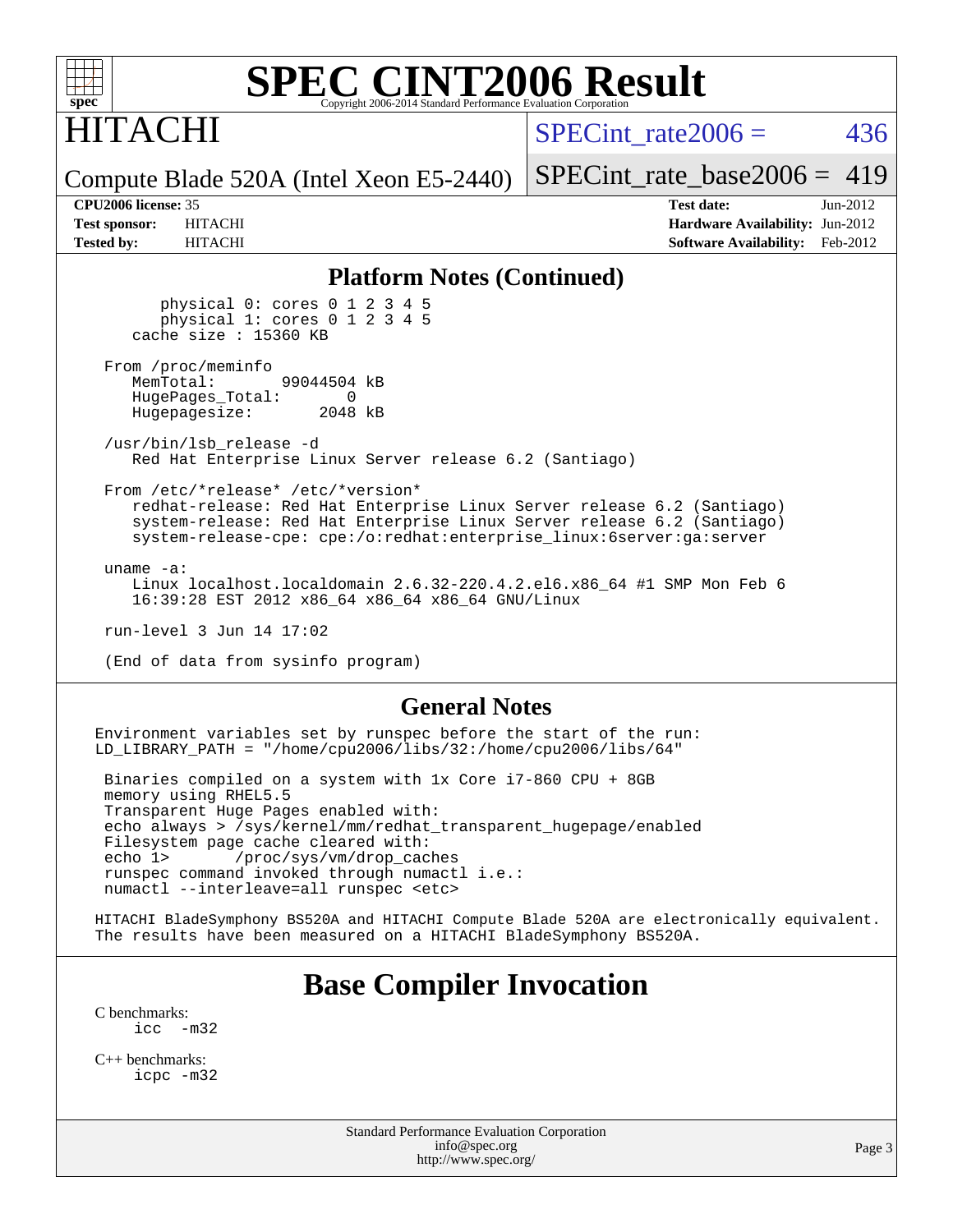

# HITACHI

SPECint rate $2006 = 436$ 

Compute Blade 520A (Intel Xeon E5-2440)

[SPECint\\_rate\\_base2006 =](http://www.spec.org/auto/cpu2006/Docs/result-fields.html#SPECintratebase2006) 419

**[CPU2006 license:](http://www.spec.org/auto/cpu2006/Docs/result-fields.html#CPU2006license)** 35 **[Test date:](http://www.spec.org/auto/cpu2006/Docs/result-fields.html#Testdate)** Jun-2012 **[Test sponsor:](http://www.spec.org/auto/cpu2006/Docs/result-fields.html#Testsponsor)** HITACHI **[Hardware Availability:](http://www.spec.org/auto/cpu2006/Docs/result-fields.html#HardwareAvailability)** Jun-2012 **[Tested by:](http://www.spec.org/auto/cpu2006/Docs/result-fields.html#Testedby)** HITACHI **[Software Availability:](http://www.spec.org/auto/cpu2006/Docs/result-fields.html#SoftwareAvailability)** Feb-2012

### **[Base Portability Flags](http://www.spec.org/auto/cpu2006/Docs/result-fields.html#BasePortabilityFlags)**

 400.perlbench: [-DSPEC\\_CPU\\_LINUX\\_IA32](http://www.spec.org/cpu2006/results/res2012q3/cpu2006-20120619-23053.flags.html#b400.perlbench_baseCPORTABILITY_DSPEC_CPU_LINUX_IA32) 462.libquantum: [-DSPEC\\_CPU\\_LINUX](http://www.spec.org/cpu2006/results/res2012q3/cpu2006-20120619-23053.flags.html#b462.libquantum_baseCPORTABILITY_DSPEC_CPU_LINUX) 483.xalancbmk: [-DSPEC\\_CPU\\_LINUX](http://www.spec.org/cpu2006/results/res2012q3/cpu2006-20120619-23053.flags.html#b483.xalancbmk_baseCXXPORTABILITY_DSPEC_CPU_LINUX)

**[Base Optimization Flags](http://www.spec.org/auto/cpu2006/Docs/result-fields.html#BaseOptimizationFlags)**

[C benchmarks](http://www.spec.org/auto/cpu2006/Docs/result-fields.html#Cbenchmarks):

[-xSSE4.2](http://www.spec.org/cpu2006/results/res2012q3/cpu2006-20120619-23053.flags.html#user_CCbase_f-xSSE42_f91528193cf0b216347adb8b939d4107) [-ipo](http://www.spec.org/cpu2006/results/res2012q3/cpu2006-20120619-23053.flags.html#user_CCbase_f-ipo) [-O3](http://www.spec.org/cpu2006/results/res2012q3/cpu2006-20120619-23053.flags.html#user_CCbase_f-O3) [-no-prec-div](http://www.spec.org/cpu2006/results/res2012q3/cpu2006-20120619-23053.flags.html#user_CCbase_f-no-prec-div) [-opt-prefetch](http://www.spec.org/cpu2006/results/res2012q3/cpu2006-20120619-23053.flags.html#user_CCbase_f-opt-prefetch) [-opt-mem-layout-trans=3](http://www.spec.org/cpu2006/results/res2012q3/cpu2006-20120619-23053.flags.html#user_CCbase_f-opt-mem-layout-trans_a7b82ad4bd7abf52556d4961a2ae94d5)

[C++ benchmarks:](http://www.spec.org/auto/cpu2006/Docs/result-fields.html#CXXbenchmarks)

[-xSSE4.2](http://www.spec.org/cpu2006/results/res2012q3/cpu2006-20120619-23053.flags.html#user_CXXbase_f-xSSE42_f91528193cf0b216347adb8b939d4107) [-ipo](http://www.spec.org/cpu2006/results/res2012q3/cpu2006-20120619-23053.flags.html#user_CXXbase_f-ipo) [-O3](http://www.spec.org/cpu2006/results/res2012q3/cpu2006-20120619-23053.flags.html#user_CXXbase_f-O3) [-no-prec-div](http://www.spec.org/cpu2006/results/res2012q3/cpu2006-20120619-23053.flags.html#user_CXXbase_f-no-prec-div) [-opt-prefetch](http://www.spec.org/cpu2006/results/res2012q3/cpu2006-20120619-23053.flags.html#user_CXXbase_f-opt-prefetch) [-opt-mem-layout-trans=3](http://www.spec.org/cpu2006/results/res2012q3/cpu2006-20120619-23053.flags.html#user_CXXbase_f-opt-mem-layout-trans_a7b82ad4bd7abf52556d4961a2ae94d5) [-Wl,-z,muldefs](http://www.spec.org/cpu2006/results/res2012q3/cpu2006-20120619-23053.flags.html#user_CXXbase_link_force_multiple1_74079c344b956b9658436fd1b6dd3a8a) [-L/smartheap -lsmartheap](http://www.spec.org/cpu2006/results/res2012q3/cpu2006-20120619-23053.flags.html#user_CXXbase_SmartHeap_7c9e394a5779e1a7fec7c221e123830c)

## **[Base Other Flags](http://www.spec.org/auto/cpu2006/Docs/result-fields.html#BaseOtherFlags)**

[C benchmarks](http://www.spec.org/auto/cpu2006/Docs/result-fields.html#Cbenchmarks):

403.gcc: [-Dalloca=\\_alloca](http://www.spec.org/cpu2006/results/res2012q3/cpu2006-20120619-23053.flags.html#b403.gcc_baseEXTRA_CFLAGS_Dalloca_be3056838c12de2578596ca5467af7f3)

### **[Peak Compiler Invocation](http://www.spec.org/auto/cpu2006/Docs/result-fields.html#PeakCompilerInvocation)**

[C benchmarks \(except as noted below\)](http://www.spec.org/auto/cpu2006/Docs/result-fields.html#Cbenchmarksexceptasnotedbelow):

[icc -m32](http://www.spec.org/cpu2006/results/res2012q3/cpu2006-20120619-23053.flags.html#user_CCpeak_intel_icc_5ff4a39e364c98233615fdd38438c6f2)

400.perlbench: [icc -m64](http://www.spec.org/cpu2006/results/res2012q3/cpu2006-20120619-23053.flags.html#user_peakCCLD400_perlbench_intel_icc_64bit_bda6cc9af1fdbb0edc3795bac97ada53)

401.bzip2: [icc -m64](http://www.spec.org/cpu2006/results/res2012q3/cpu2006-20120619-23053.flags.html#user_peakCCLD401_bzip2_intel_icc_64bit_bda6cc9af1fdbb0edc3795bac97ada53)

456.hmmer: [icc -m64](http://www.spec.org/cpu2006/results/res2012q3/cpu2006-20120619-23053.flags.html#user_peakCCLD456_hmmer_intel_icc_64bit_bda6cc9af1fdbb0edc3795bac97ada53)

458.sjeng: [icc -m64](http://www.spec.org/cpu2006/results/res2012q3/cpu2006-20120619-23053.flags.html#user_peakCCLD458_sjeng_intel_icc_64bit_bda6cc9af1fdbb0edc3795bac97ada53)

[C++ benchmarks:](http://www.spec.org/auto/cpu2006/Docs/result-fields.html#CXXbenchmarks) [icpc -m32](http://www.spec.org/cpu2006/results/res2012q3/cpu2006-20120619-23053.flags.html#user_CXXpeak_intel_icpc_4e5a5ef1a53fd332b3c49e69c3330699)

### **[Peak Portability Flags](http://www.spec.org/auto/cpu2006/Docs/result-fields.html#PeakPortabilityFlags)**

 400.perlbench: [-DSPEC\\_CPU\\_LP64](http://www.spec.org/cpu2006/results/res2012q3/cpu2006-20120619-23053.flags.html#b400.perlbench_peakCPORTABILITY_DSPEC_CPU_LP64) [-DSPEC\\_CPU\\_LINUX\\_X64](http://www.spec.org/cpu2006/results/res2012q3/cpu2006-20120619-23053.flags.html#b400.perlbench_peakCPORTABILITY_DSPEC_CPU_LINUX_X64) 401.bzip2: [-DSPEC\\_CPU\\_LP64](http://www.spec.org/cpu2006/results/res2012q3/cpu2006-20120619-23053.flags.html#suite_peakCPORTABILITY401_bzip2_DSPEC_CPU_LP64) 456.hmmer: [-DSPEC\\_CPU\\_LP64](http://www.spec.org/cpu2006/results/res2012q3/cpu2006-20120619-23053.flags.html#suite_peakCPORTABILITY456_hmmer_DSPEC_CPU_LP64) 458.sjeng: [-DSPEC\\_CPU\\_LP64](http://www.spec.org/cpu2006/results/res2012q3/cpu2006-20120619-23053.flags.html#suite_peakCPORTABILITY458_sjeng_DSPEC_CPU_LP64)

Continued on next page

Standard Performance Evaluation Corporation [info@spec.org](mailto:info@spec.org) <http://www.spec.org/>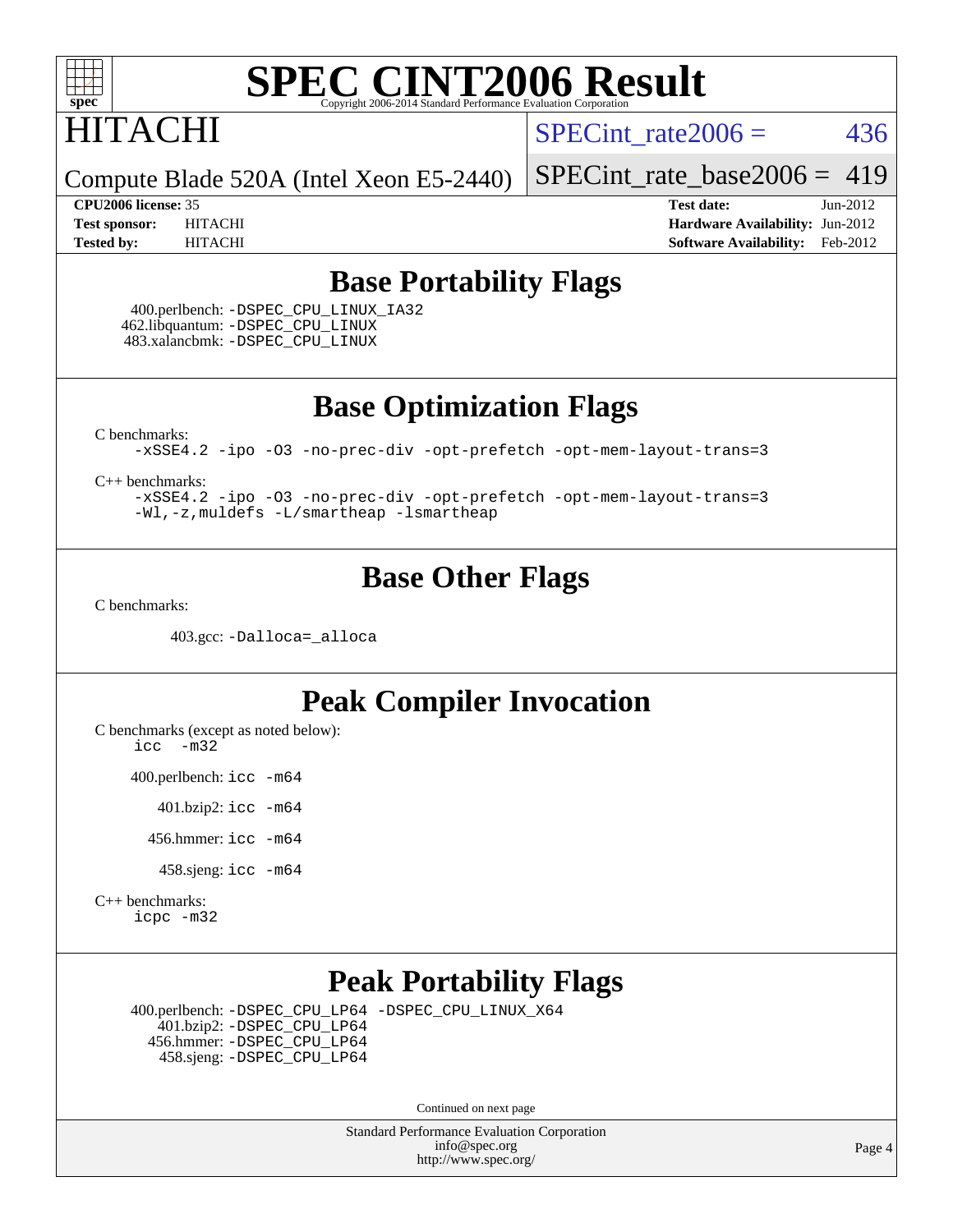

# **ITACHI**

SPECint rate $2006 = 436$ 

Compute Blade 520A (Intel Xeon E5-2440)

[SPECint\\_rate\\_base2006 =](http://www.spec.org/auto/cpu2006/Docs/result-fields.html#SPECintratebase2006) 419

**[CPU2006 license:](http://www.spec.org/auto/cpu2006/Docs/result-fields.html#CPU2006license)** 35 **[Test date:](http://www.spec.org/auto/cpu2006/Docs/result-fields.html#Testdate)** Jun-2012 **[Test sponsor:](http://www.spec.org/auto/cpu2006/Docs/result-fields.html#Testsponsor)** HITACHI **[Hardware Availability:](http://www.spec.org/auto/cpu2006/Docs/result-fields.html#HardwareAvailability)** Jun-2012 **[Tested by:](http://www.spec.org/auto/cpu2006/Docs/result-fields.html#Testedby)** HITACHI **[Software Availability:](http://www.spec.org/auto/cpu2006/Docs/result-fields.html#SoftwareAvailability)** Feb-2012

## **[Peak Portability Flags \(Continued\)](http://www.spec.org/auto/cpu2006/Docs/result-fields.html#PeakPortabilityFlags)**

 462.libquantum: [-DSPEC\\_CPU\\_LINUX](http://www.spec.org/cpu2006/results/res2012q3/cpu2006-20120619-23053.flags.html#b462.libquantum_peakCPORTABILITY_DSPEC_CPU_LINUX) 483.xalancbmk: [-DSPEC\\_CPU\\_LINUX](http://www.spec.org/cpu2006/results/res2012q3/cpu2006-20120619-23053.flags.html#b483.xalancbmk_peakCXXPORTABILITY_DSPEC_CPU_LINUX)

## **[Peak Optimization Flags](http://www.spec.org/auto/cpu2006/Docs/result-fields.html#PeakOptimizationFlags)**

[C benchmarks](http://www.spec.org/auto/cpu2006/Docs/result-fields.html#Cbenchmarks):

 400.perlbench: [-xSSE4.2](http://www.spec.org/cpu2006/results/res2012q3/cpu2006-20120619-23053.flags.html#user_peakPASS2_CFLAGSPASS2_LDCFLAGS400_perlbench_f-xSSE42_f91528193cf0b216347adb8b939d4107)(pass 2) [-prof-gen](http://www.spec.org/cpu2006/results/res2012q3/cpu2006-20120619-23053.flags.html#user_peakPASS1_CFLAGSPASS1_LDCFLAGS400_perlbench_prof_gen_e43856698f6ca7b7e442dfd80e94a8fc)(pass 1) [-ipo](http://www.spec.org/cpu2006/results/res2012q3/cpu2006-20120619-23053.flags.html#user_peakPASS2_CFLAGSPASS2_LDCFLAGS400_perlbench_f-ipo)(pass 2) [-O3](http://www.spec.org/cpu2006/results/res2012q3/cpu2006-20120619-23053.flags.html#user_peakPASS2_CFLAGSPASS2_LDCFLAGS400_perlbench_f-O3)(pass 2) [-no-prec-div](http://www.spec.org/cpu2006/results/res2012q3/cpu2006-20120619-23053.flags.html#user_peakPASS2_CFLAGSPASS2_LDCFLAGS400_perlbench_f-no-prec-div)(pass 2) [-prof-use](http://www.spec.org/cpu2006/results/res2012q3/cpu2006-20120619-23053.flags.html#user_peakPASS2_CFLAGSPASS2_LDCFLAGS400_perlbench_prof_use_bccf7792157ff70d64e32fe3e1250b55)(pass 2) [-auto-ilp32](http://www.spec.org/cpu2006/results/res2012q3/cpu2006-20120619-23053.flags.html#user_peakCOPTIMIZE400_perlbench_f-auto-ilp32) 401.bzip2: [-xSSE4.2](http://www.spec.org/cpu2006/results/res2012q3/cpu2006-20120619-23053.flags.html#user_peakPASS2_CFLAGSPASS2_LDCFLAGS401_bzip2_f-xSSE42_f91528193cf0b216347adb8b939d4107)(pass 2) [-prof-gen](http://www.spec.org/cpu2006/results/res2012q3/cpu2006-20120619-23053.flags.html#user_peakPASS1_CFLAGSPASS1_LDCFLAGS401_bzip2_prof_gen_e43856698f6ca7b7e442dfd80e94a8fc)(pass 1) [-ipo](http://www.spec.org/cpu2006/results/res2012q3/cpu2006-20120619-23053.flags.html#user_peakPASS2_CFLAGSPASS2_LDCFLAGS401_bzip2_f-ipo)(pass 2) [-O3](http://www.spec.org/cpu2006/results/res2012q3/cpu2006-20120619-23053.flags.html#user_peakPASS2_CFLAGSPASS2_LDCFLAGS401_bzip2_f-O3)(pass 2) [-no-prec-div](http://www.spec.org/cpu2006/results/res2012q3/cpu2006-20120619-23053.flags.html#user_peakPASS2_CFLAGSPASS2_LDCFLAGS401_bzip2_f-no-prec-div)(pass 2) [-prof-use](http://www.spec.org/cpu2006/results/res2012q3/cpu2006-20120619-23053.flags.html#user_peakPASS2_CFLAGSPASS2_LDCFLAGS401_bzip2_prof_use_bccf7792157ff70d64e32fe3e1250b55)(pass 2) [-opt-prefetch](http://www.spec.org/cpu2006/results/res2012q3/cpu2006-20120619-23053.flags.html#user_peakCOPTIMIZE401_bzip2_f-opt-prefetch) [-auto-ilp32](http://www.spec.org/cpu2006/results/res2012q3/cpu2006-20120619-23053.flags.html#user_peakCOPTIMIZE401_bzip2_f-auto-ilp32) [-ansi-alias](http://www.spec.org/cpu2006/results/res2012q3/cpu2006-20120619-23053.flags.html#user_peakCOPTIMIZE401_bzip2_f-ansi-alias)  $403.\text{gcc: basepeak}$  = yes  $429$ .mcf: basepeak = yes 445.gobmk: [-xSSE4.2](http://www.spec.org/cpu2006/results/res2012q3/cpu2006-20120619-23053.flags.html#user_peakPASS2_CFLAGSPASS2_LDCFLAGS445_gobmk_f-xSSE42_f91528193cf0b216347adb8b939d4107)(pass 2) [-prof-gen](http://www.spec.org/cpu2006/results/res2012q3/cpu2006-20120619-23053.flags.html#user_peakPASS1_CFLAGSPASS1_LDCFLAGS445_gobmk_prof_gen_e43856698f6ca7b7e442dfd80e94a8fc)(pass 1) [-prof-use](http://www.spec.org/cpu2006/results/res2012q3/cpu2006-20120619-23053.flags.html#user_peakPASS2_CFLAGSPASS2_LDCFLAGS445_gobmk_prof_use_bccf7792157ff70d64e32fe3e1250b55)(pass 2) [-ansi-alias](http://www.spec.org/cpu2006/results/res2012q3/cpu2006-20120619-23053.flags.html#user_peakCOPTIMIZE445_gobmk_f-ansi-alias) [-opt-mem-layout-trans=3](http://www.spec.org/cpu2006/results/res2012q3/cpu2006-20120619-23053.flags.html#user_peakCOPTIMIZE445_gobmk_f-opt-mem-layout-trans_a7b82ad4bd7abf52556d4961a2ae94d5) 456.hmmer: [-xSSE4.2](http://www.spec.org/cpu2006/results/res2012q3/cpu2006-20120619-23053.flags.html#user_peakCOPTIMIZE456_hmmer_f-xSSE42_f91528193cf0b216347adb8b939d4107) [-ipo](http://www.spec.org/cpu2006/results/res2012q3/cpu2006-20120619-23053.flags.html#user_peakCOPTIMIZE456_hmmer_f-ipo) [-O3](http://www.spec.org/cpu2006/results/res2012q3/cpu2006-20120619-23053.flags.html#user_peakCOPTIMIZE456_hmmer_f-O3) [-no-prec-div](http://www.spec.org/cpu2006/results/res2012q3/cpu2006-20120619-23053.flags.html#user_peakCOPTIMIZE456_hmmer_f-no-prec-div) [-unroll2](http://www.spec.org/cpu2006/results/res2012q3/cpu2006-20120619-23053.flags.html#user_peakCOPTIMIZE456_hmmer_f-unroll_784dae83bebfb236979b41d2422d7ec2) [-auto-ilp32](http://www.spec.org/cpu2006/results/res2012q3/cpu2006-20120619-23053.flags.html#user_peakCOPTIMIZE456_hmmer_f-auto-ilp32) 458.sjeng: [-xSSE4.2](http://www.spec.org/cpu2006/results/res2012q3/cpu2006-20120619-23053.flags.html#user_peakPASS2_CFLAGSPASS2_LDCFLAGS458_sjeng_f-xSSE42_f91528193cf0b216347adb8b939d4107)(pass 2) [-prof-gen](http://www.spec.org/cpu2006/results/res2012q3/cpu2006-20120619-23053.flags.html#user_peakPASS1_CFLAGSPASS1_LDCFLAGS458_sjeng_prof_gen_e43856698f6ca7b7e442dfd80e94a8fc)(pass 1) [-ipo](http://www.spec.org/cpu2006/results/res2012q3/cpu2006-20120619-23053.flags.html#user_peakPASS2_CFLAGSPASS2_LDCFLAGS458_sjeng_f-ipo)(pass 2) [-O3](http://www.spec.org/cpu2006/results/res2012q3/cpu2006-20120619-23053.flags.html#user_peakPASS2_CFLAGSPASS2_LDCFLAGS458_sjeng_f-O3)(pass 2) [-no-prec-div](http://www.spec.org/cpu2006/results/res2012q3/cpu2006-20120619-23053.flags.html#user_peakPASS2_CFLAGSPASS2_LDCFLAGS458_sjeng_f-no-prec-div)(pass 2) [-prof-use](http://www.spec.org/cpu2006/results/res2012q3/cpu2006-20120619-23053.flags.html#user_peakPASS2_CFLAGSPASS2_LDCFLAGS458_sjeng_prof_use_bccf7792157ff70d64e32fe3e1250b55)(pass 2) [-unroll4](http://www.spec.org/cpu2006/results/res2012q3/cpu2006-20120619-23053.flags.html#user_peakCOPTIMIZE458_sjeng_f-unroll_4e5e4ed65b7fd20bdcd365bec371b81f) [-auto-ilp32](http://www.spec.org/cpu2006/results/res2012q3/cpu2006-20120619-23053.flags.html#user_peakCOPTIMIZE458_sjeng_f-auto-ilp32)  $462$ .libquantum: basepeak = yes  $464.h264$ ref: basepeak = yes [C++ benchmarks:](http://www.spec.org/auto/cpu2006/Docs/result-fields.html#CXXbenchmarks) 471.omnetpp: [-xSSE4.2](http://www.spec.org/cpu2006/results/res2012q3/cpu2006-20120619-23053.flags.html#user_peakPASS2_CXXFLAGSPASS2_LDCXXFLAGS471_omnetpp_f-xSSE42_f91528193cf0b216347adb8b939d4107)(pass 2) [-prof-gen](http://www.spec.org/cpu2006/results/res2012q3/cpu2006-20120619-23053.flags.html#user_peakPASS1_CXXFLAGSPASS1_LDCXXFLAGS471_omnetpp_prof_gen_e43856698f6ca7b7e442dfd80e94a8fc)(pass 1) [-ipo](http://www.spec.org/cpu2006/results/res2012q3/cpu2006-20120619-23053.flags.html#user_peakPASS2_CXXFLAGSPASS2_LDCXXFLAGS471_omnetpp_f-ipo)(pass 2) [-O3](http://www.spec.org/cpu2006/results/res2012q3/cpu2006-20120619-23053.flags.html#user_peakPASS2_CXXFLAGSPASS2_LDCXXFLAGS471_omnetpp_f-O3)(pass 2) [-no-prec-div](http://www.spec.org/cpu2006/results/res2012q3/cpu2006-20120619-23053.flags.html#user_peakPASS2_CXXFLAGSPASS2_LDCXXFLAGS471_omnetpp_f-no-prec-div)(pass 2) [-prof-use](http://www.spec.org/cpu2006/results/res2012q3/cpu2006-20120619-23053.flags.html#user_peakPASS2_CXXFLAGSPASS2_LDCXXFLAGS471_omnetpp_prof_use_bccf7792157ff70d64e32fe3e1250b55)(pass 2) [-ansi-alias](http://www.spec.org/cpu2006/results/res2012q3/cpu2006-20120619-23053.flags.html#user_peakCXXOPTIMIZE471_omnetpp_f-ansi-alias) [-opt-ra-region-strategy=block](http://www.spec.org/cpu2006/results/res2012q3/cpu2006-20120619-23053.flags.html#user_peakCXXOPTIMIZE471_omnetpp_f-opt-ra-region-strategy_a0a37c372d03933b2a18d4af463c1f69) [-Wl,-z,muldefs](http://www.spec.org/cpu2006/results/res2012q3/cpu2006-20120619-23053.flags.html#user_peakEXTRA_LDFLAGS471_omnetpp_link_force_multiple1_74079c344b956b9658436fd1b6dd3a8a) [-L/smartheap -lsmartheap](http://www.spec.org/cpu2006/results/res2012q3/cpu2006-20120619-23053.flags.html#user_peakEXTRA_LIBS471_omnetpp_SmartHeap_7c9e394a5779e1a7fec7c221e123830c)  $473$ .astar: basepeak = yes 483.xalancbmk: basepeak = yes